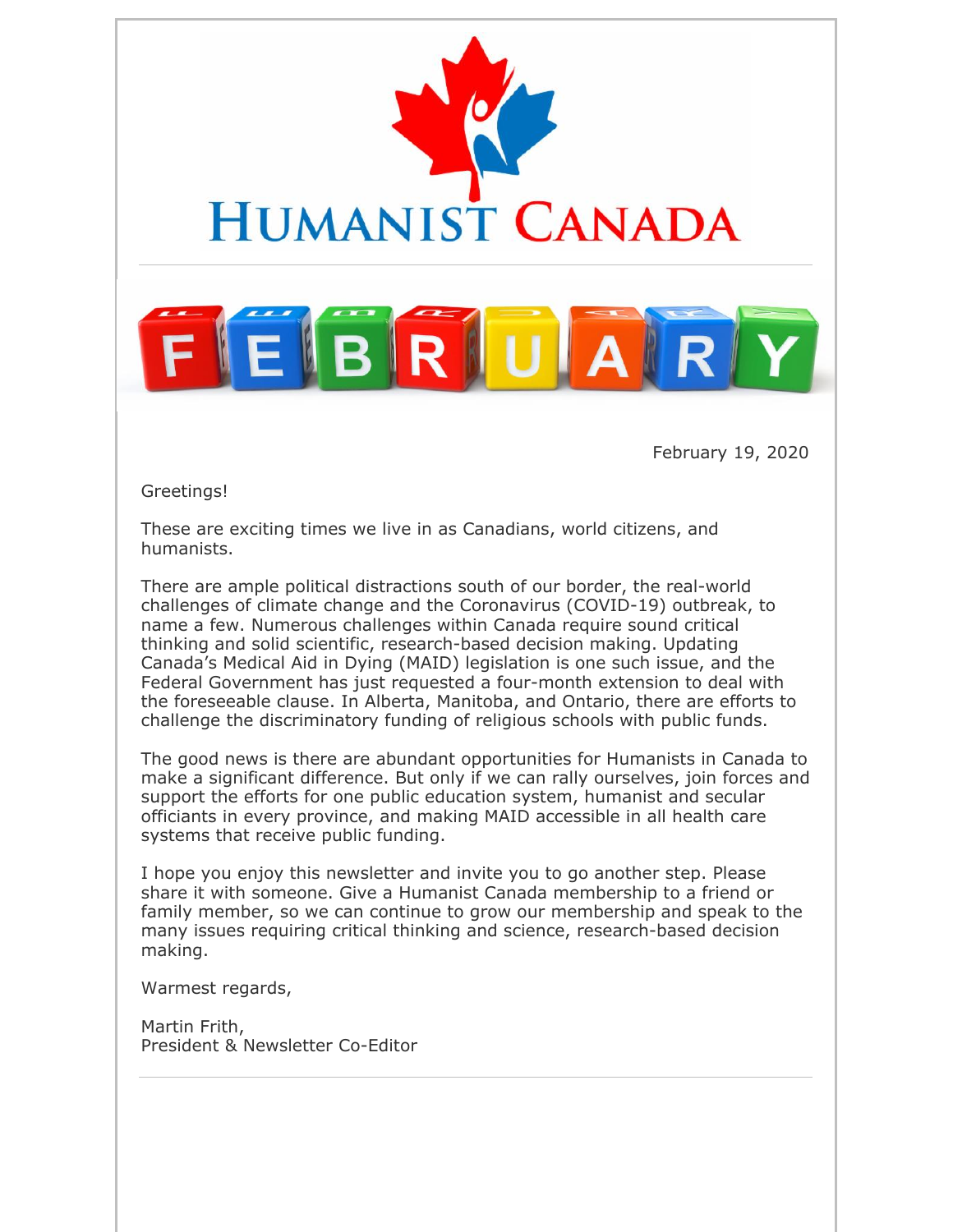

## **Freedom of religion widely valued in Canada, but the role of faith in modern society still a source of debate**

A new study from the Angus Reid Institute - December 4, 2019 - investigates the intersection between personal and public faith in secular Canadian society.

One finding is that while a majority of adults in this country profess some belief in God or a higher power, a significant segment also wishes to see a more secular nation. Another key finding is that equal numbers of Canadians are found in both the Public Faith Proponents (36%) and Public Faith Opponents (35%) groups, three-in-ten (30%) make up the Uncertain.

Read More



## **Webinar Series Join us on Sunday March 8, 3 pm EST**

### **Canada's Medical Assistance in Dying (MAID) Legislation**

In June 2016, the Parliament of Canada passed federal legislation Bill C-14, allowing eligible Canadian adults to request medical assistance in dying. Since MAID has been legalized, more than 6,700 Canadians have chosen to die peacefully with the help of a physician or nurse practitioner.

On September 11, 2019, the Superior Court of Québec found that it was unconstitutional to limit access to MAID to people nearing the end of life. The Court declared the "reasonable foreseeability of natural death" criterion in the federal Criminal Code, as well as the "end-of-life" criterion in Quebec's provincial law on medical assistance in dying, to be unconstitutional.

The Court's ruling will come into effect on March 11, 2020, unless an extension is granted by the Court. While this ruling only applies in the province of Quebec, the Government of Canada has accepted the ruling and has committed to changing the MAID law for the whole country.

**Shanaaz Gokool**, former CEO of Dying With Dignity Canada and one of the country's foremost subject matter experts on MAID will be providing insight on the current legislation and the status of accessing medical assistance in dying across Canada. Join us to learn more about the law and what it means for your right to a peaceful death.



**Register today and you'll receive a reminder**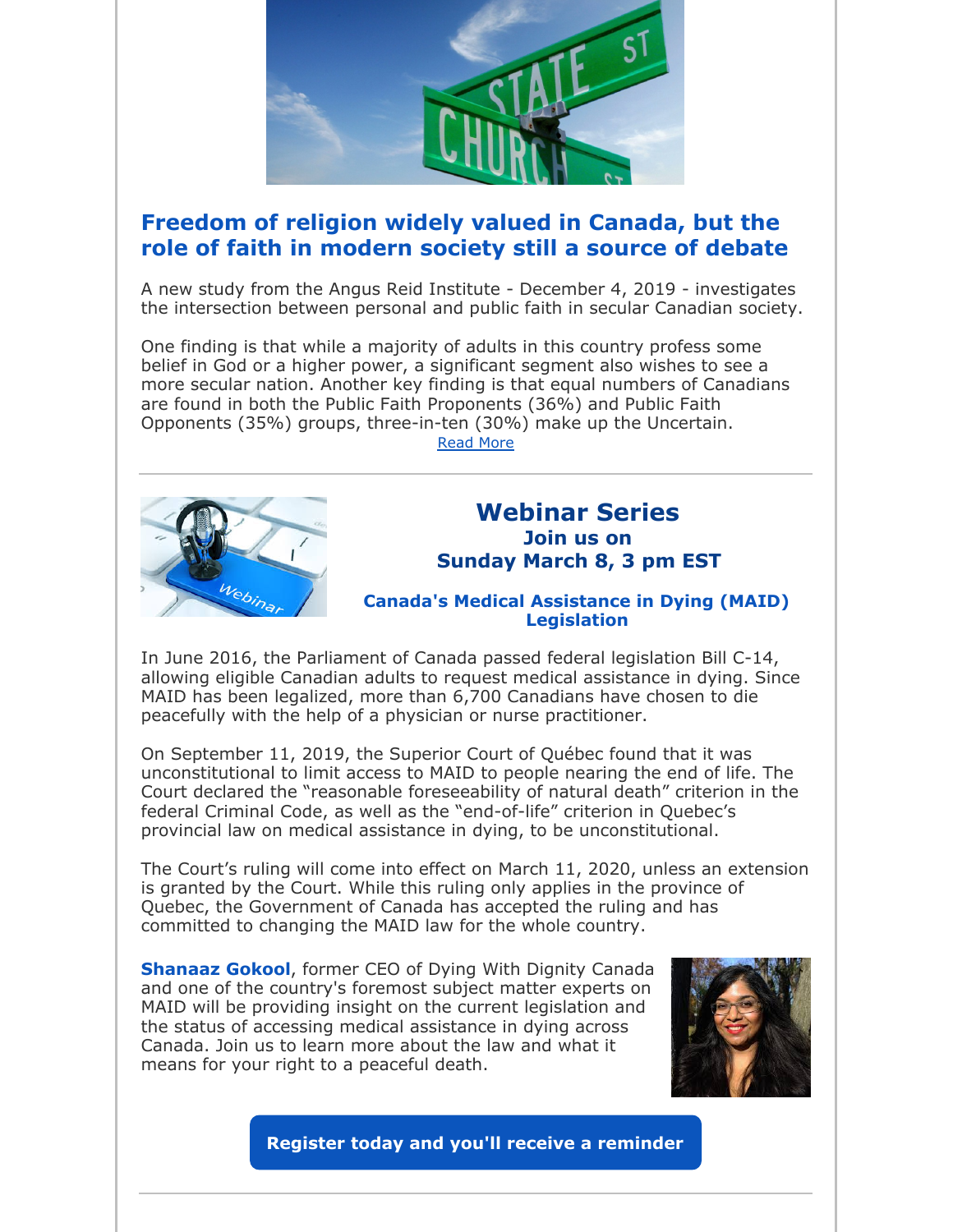

### **Spread the word and share in your networks**

Women Deliver is looking for 300 passionate young advocates to join them in creating a more gender-equal world.

The Women Deliver Young Leaders Program connects young advocates ages 15-28 with the platforms, the people, and the resources that can amplify their influence on a larger scale.

To date, the program has trained 700 advocates from 138 countries who are on the front lines of initiatives to advance gender equality and the health and rights of girls and women.

Applications for the next class of Women Deliver Young Leaders are open until 13 March 2020 at 11:59 p.m. Eastern Time (ET). **Apply Here!**

# **Upcoming Events**



**Human Rights in Israel & the Occupied Palestinian Territories**

> **Sunday, April 26, 2020, at 1 pm** Artscape Youngplace, Toronto

The fight for human rights—a fundamental principle of Humanism—does not stop at our borders. Nor should it limit our efforts to those with differing beliefs.

Mr. Michael Lynk is an Associate Professor, Faculty of Law, at Western University and the UN Special Rapporteur responsible for assessing & reporting on human rights issues in Israel, the West Bank & Gaza Strip. He has worked with governments and others to foster international cooperation in this crisis.



This event is organized by the Ontario Humanist Society. There are limited seats available.

**Click to Register**

**Humanist Canada's 2020 AGM in Winnipeg May 2-3, 2020.**

\_\_\_\_\_\_\_\_\_\_\_\_\_\_\_\_\_\_\_\_\_\_\_\_\_\_\_\_\_\_